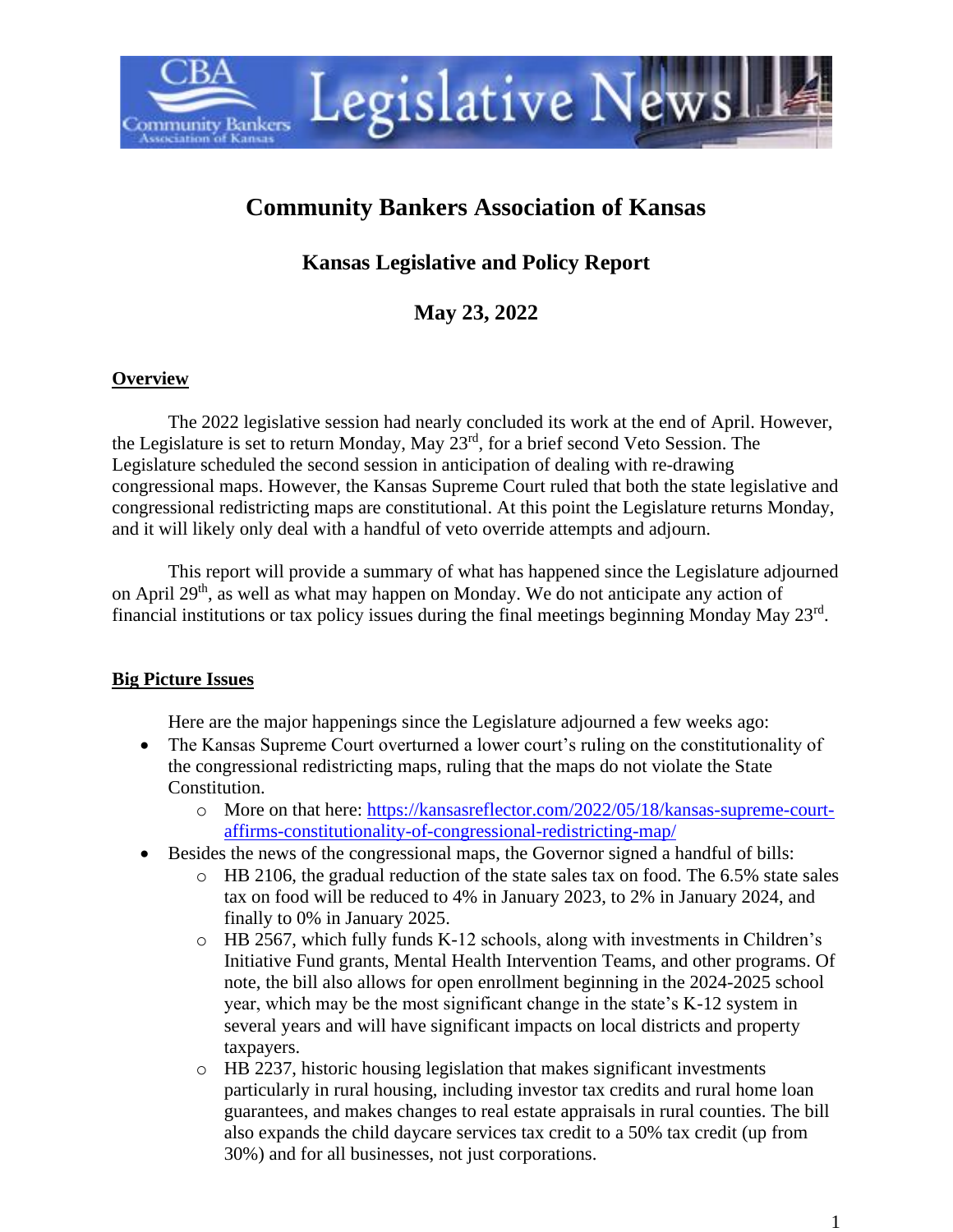- The Governor vetoed the following bills:
	- o SB 34: Would prohibit governmental entities and public officials from requiring masks in response to any contagious/infectious disease; limits KDHE authority to enforce quarantine and student inoculation requirements if not fully authorized by the FDA.
		- Unlikely to be overridden. The House would need to pick up 20 votes to override the veto.
	- o HB 2387: Prohibits any changes, as well as re-bidding for Medicaid managed care contracts until January 2023.
		- Passed the House 84-38 and the Senate 26-12.
		- Only needs one vote in the Senate to override the veto.

For a summary look at the last few days of the Veto Session, and how several significant bills advanced quickly and without going through the entire legislative process, this article provides an overview. Moreover, this article reflects many of the challenges in the effort to following and make sense of the legislative process:

[https://kansasreflector.com/2022/05/08/analysis-how-the-kansas-legislature-avoids-public](https://kansasreflector.com/2022/05/08/analysis-how-the-kansas-legislature-avoids-public-scrutiny-by-hiding-in-darkness/)[scrutiny-by-hiding-in-darkness/](https://kansasreflector.com/2022/05/08/analysis-how-the-kansas-legislature-avoids-public-scrutiny-by-hiding-in-darkness/)

### Veto Session Part II

- While it is yet unclear what exactly the Legislature will tackle when they return Monday, it is likely to be a brief second wrap-up session. Whereas it was previously anticipated the Legislature might have dealt with issues such as medical marijuana, because congressional maps now do not need to be redrawn, it is now more likely the Legislature may only take up the couple of veto overrides and then leave town to start campaigning.
- Should the Legislature decide to address anything other than veto overrides, there are a couple of outstanding issues that may be addressed:
	- o Rectifying funding for the 988 National Suicide Prevention Lifeline (NSPL). When the Legislature adjourned in the early hours of the morning on April 29<sup>th</sup>, the funding bill for NSPL had passed the House, but not the Senate. Thus, the funding for the services associated with the NSPL remains at stake.
	- o Significant tax legislation, primarily dealing with corporate tax breaks and income tax changes related to increasing the standard deduction and making changes to how retirement income is taxed.
- We are not necessarily anticipating the Legislature to address these items but mention them in case they come up on Monday.

# Looking Ahead

- The next several months will be a frenzy of campaigning and fundraising for all members of the Kansas House, in addition of course to the Governor's race, Secretary of State, Attorney General, and State Treasurer.
- Besides the campaign season and meeting new House members, there will be interim meetings as usual. The Legislative Coordinating Council (LCC), made up of legislative leadership, will convene early in the summer to allocate meeting days for the various interim and joint committees on a variety of issues usually ranging from taxes to mental health to child welfare. These committees will work over the summer and fall compiling recommendations for the 2023 Legislature.
- We will also be monitoring and reporting on the final resolution of the SPARK Executive Committee to expend the remaining federal relief funds.
- Finally, this will be our last weekly report for the 2023 session and, pending any drastic action next week, we will begin reporting monthly unless circumstances warrant.